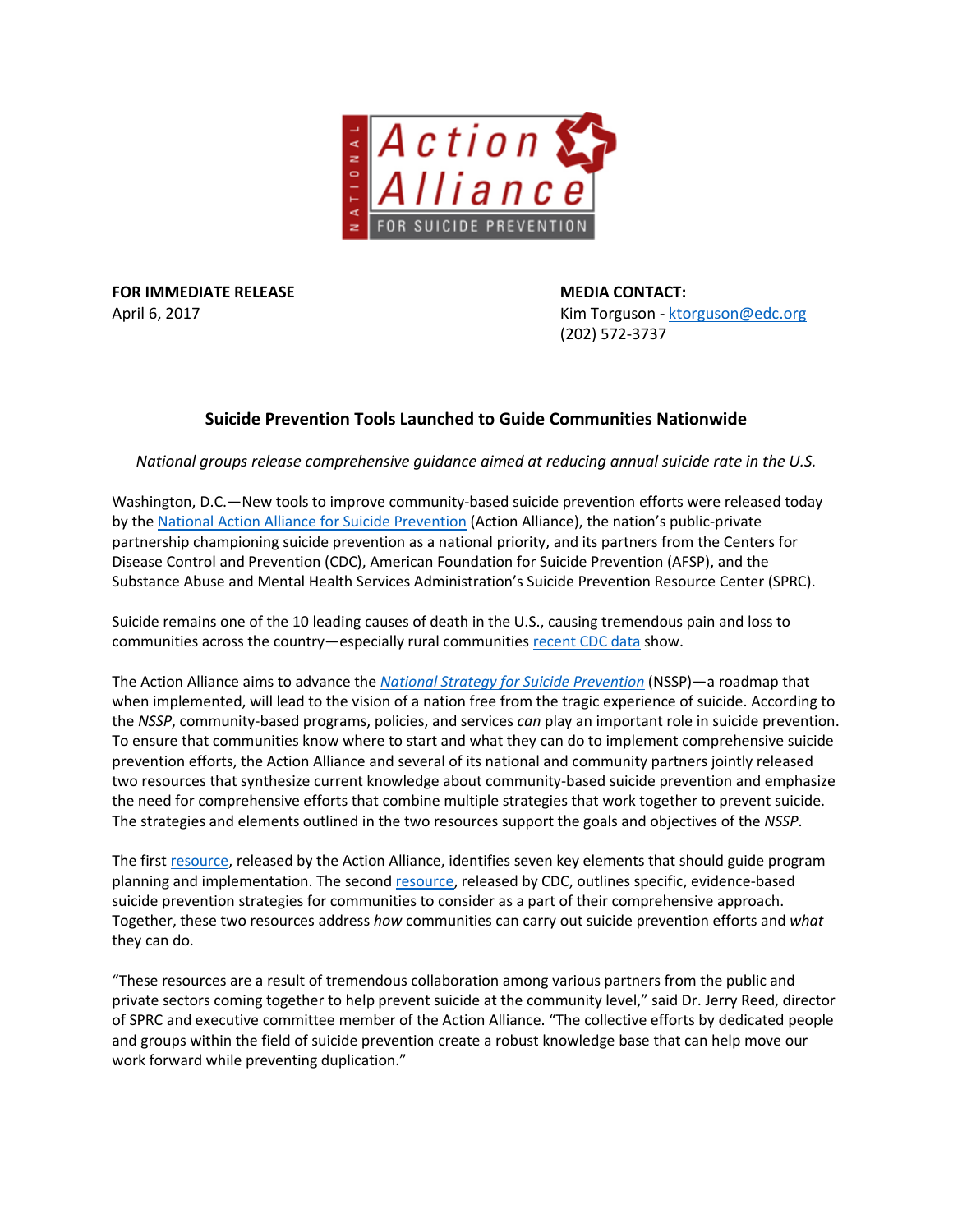These new resources include:

# **[Transforming Communities: Key Elements for Comprehensive Community-Based Suicide](http://actionallianceforsuicideprevention.org/sites/actionallianceforsuicideprevention.org/files/TransformingCommunitiesPaper.pdf)  [Prevention](http://actionallianceforsuicideprevention.org/sites/actionallianceforsuicideprevention.org/files/TransformingCommunitiesPaper.pdf)**

Developed by the Action Alliance, this resource presents seven key elements for comprehensive community-based suicide prevention, identified via a review of relevant programs, guidance, and models. The elements are key considerations that should guide community-based suicide prevention efforts—aimed at helping communities create policies, programs, and services that reduce suicide and improve individual, family, and community health. They are meant as broad guidance for the field, and can help inform the development of suicide prevention programs and future resources.

## **[Preventing Suicide: A Technical Package of Policy, Programs, and Practices](https://www.cdc.gov/violenceprevention/pdf/suicide-technicalpackage.pdf)**

Developed by CDC, this resource helps states and communities take advantage of the best available evidence for suicide prevention interventions. The package highlights seven strategies for suicide prevention and the evidence of their impact on suicidal behaviors and related risk and protective factors.

"We know that suicide is preventable. These resources will help communities to start now, act on the best available evidence, and work together." said James Mercy, Ph.D., director, CDC's Division of Violence Prevention, National Center for Injury Prevention and Control. "The strategies laid out in the technical package, as well as the key elements outlined in the paper, are intended to work in combination and reinforce each other."

Community leaders, suicide prevention program planners, and others can use these new resources to guide the planning, implementation, and evaluation of comprehensive community-based suicide prevention efforts. The resources can also inform the development of future resources, such as step-by-step implementation guides, tools, and websites tailored to the needs of specific communities and settings (e.g., schools, workplaces, justice system).

"We are pleased that AFSP and the Action Alliance have set a common goal to reduce the annual suicide rate 20 percent by 2025," said Bob Gebbia, AFSP's chief executive officer. "Working together to develop and implement comprehensive community-based suicide prevention strategies will help us to achieve this goal saving and improving the most lives possible."

# # #

#### **ADDITIONAL INFORMATION ABOUT RESOURCES:**

On April 12, the Action Alliance will host a 90-minute webinar to provide a detailed overview about the two resources. To register for the webinar, go to: [http://bit.ly/Transforming\\_Communities.](http://bit.ly/Transforming_Communities)

#### **FOR MEDIA PARTNERS:**

Research shows that the media may influence suicide rates by the way they report on suicide. Evidence suggests that when the media tell stories of people positively coping in suicidal moments, more suicides can be prevented. We urge all members of the media working on these stories to refer to th[e Recommendations](http://www.reportingonsuicide.org/)  [for Reporting on Suicide](http://www.reportingonsuicide.org/) for best practices for safely and accurately reporting on suicide. For stories of persons with lived experience of suicidality and finding hope, refer to [www.lifelineforattemptsurvivors.org.](http://www.lifelineforattemptsurvivors.org/)